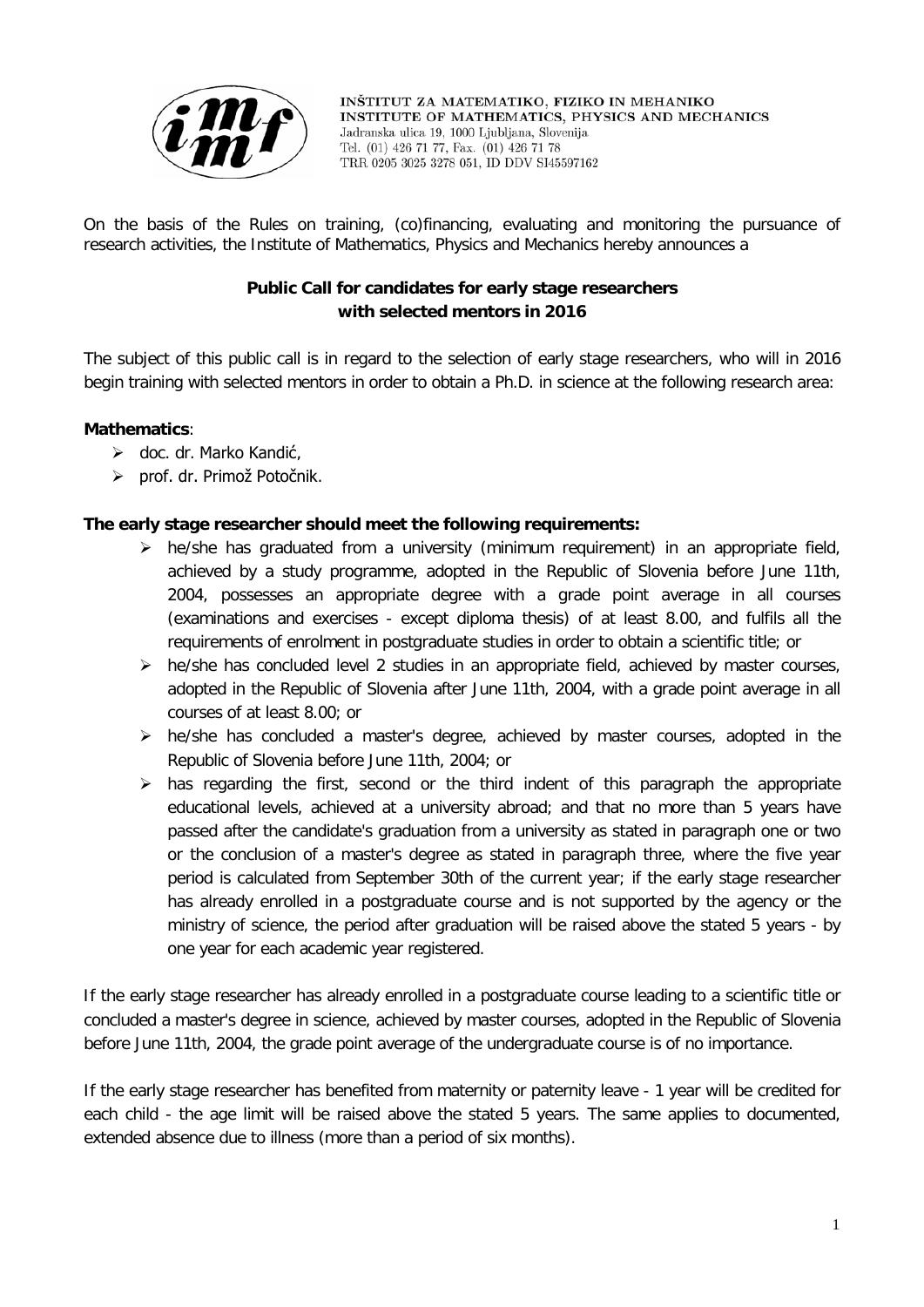Any early stage researchers who have already been financed through an early stage research programme, but have prematurely terminated their contract or have not concluded the programme within the contractual time period, are not eligible to compete in this call for applications.

## **Criteria for assessment of candidates:**

- $\triangleright$  grade point average in all courses (examinations and exercises except diploma thesis); candidates must have already passed at least 80% of all examinations and exercises in their undergraduate studies;
- $\triangleright$  obtainment of a scientific master's degree:
- $\triangleright$  enrolment in postgraduate studies for the obtainment of scientific title;
- $\triangleright$  awards or recognitions received;
- $\triangleright$  articles published;
- $\triangleright$  participation in research work.

The evaluation of the criteria listed can be viewed by going to the attached form entitled "Confirmation and assessment sheet". The mentors will examine whether the candidates fulfil all the required conditions and will assess them in writing on the basis of the criteria stated above.

### **Content of applications:**

Applications to the public call **must include:**

- $\triangleright$  Application form No. MR-2016 filled in completely and signed as well as the independent attachments:
- $\triangleright$  Proof of education:
	- a photocopy of a university degree or a photocopy of a degree in Bologna level 2 studies (foreigners shall provide an official translation); or
	- a written statement (STATEMENT No.1) that the candidate will graduate from his/her bachelor's or master's degree no later than September  $14<sup>th</sup>$ , 2016 and will provide, no later than that day, a certificate of graduation or of successfully upholding a master's thesis;
	- a photocopy of a scientific master's degree or certificate of successfully upholding a master's thesis (foreigners shall provide an official translation); or
	- if the candidate is already enrolled in a postgraduate course, he/she must enclose the enrolment certificate as well as a certificate of fulfilled duties in said postgraduate course (foreigners shall provide an official translation).
- $\triangleright$  Proof of the grade point average in undergraduate studies (i.e. supplement to the degree or officially certified list of all examinations and exercises taken, from which the grade point average can be seen clearly - correct to two decimal places), as well as proof of performance with regard to the obtainment of at least an 80% success rate with respect to all examinations and exercises in his/her undergraduate studies;
- $\triangleright$  Written statement of data privacy signed by candidate (STATEMENT No. 2);
- $\triangleright$  Written statement signed by candidate, declaring that he/she has not been financed in an early stage research programme up to this point in time (STATEMENT No. 3);
- $\triangleright$  Citizenship certificate (photocopy of identity card or passport).

The application **may include** the following attachments:

- $\triangleright$  Proof of awards or recognitions received, list of published scientific articles and proof of any participation in research work;
- $\triangleright$  Proof of eventual maternity or parental leave and/or, of extended absence due to illness.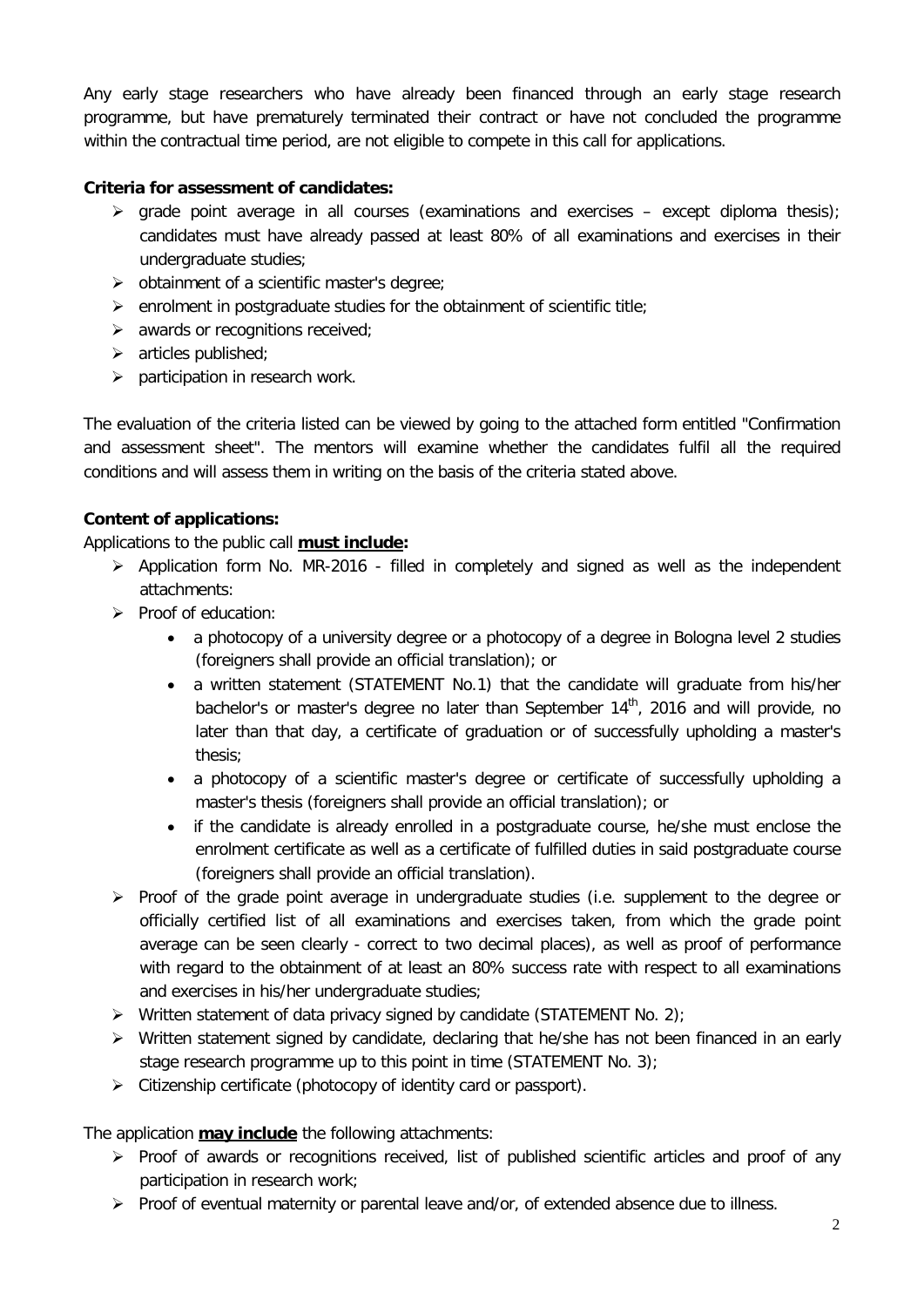### **Foreigners or candidates who graduated abroad:**

Foreigners, who will apply to this public call, have to obtain all the necessary documents for employment in the Republic of Slovenia, no later than September  $14<sup>th</sup>$ , 2016 (STATEMENT No. 1).

If the candidate graduated abroad, he/she has to, according to the Act of Recognition and Assessment of Education, obtain:

- $\triangleright$  a decision by a higher educational institution, regarding the recognition of education abroad in order to obtain education in the Republic of Slovenia and
- $\triangleright$  a conversion of point grade average of post-graduate studies according to the system of evaluation exercised in higher educational institutions in the Republic of Slovenia. The conversion is prepared by the holder of education, taking into account the system of evaluation for education completed abroad.

## **Period of employment relationship:**

The Institute will form an employment relationship for a definite period of time in order to obtain a scientific Ph.D. as specified by Article 106 of the Rules on training, (co)financing, evaluating and monitoring the pursuance of research activities.

## **Applications to public call:**

The applications to public call must be delivered in a sealed envelope with the label **»Don't open – application for Public Call for candidates for early stage researchers in 2016«**.

**The final due date** for delivering completed applications **is Friday, July 15th, 2016.**

### **The candidates can:**

- $\triangleright$  deliver their application in person to the Secretary's office of the Institute of Mathematics, Physics and Mechanics, Jadranska ulica 19, 1000 Ljubljana, Slovenia, or
- $\triangleright$  send the application by registered mail to the following address: Institute of Mathematics, Physics and Mechanics, Jadranska ulica 19, 1000 Ljubljana, Slovenia.

Only fully completed applications will be treated in the selection procedure, providing they have been delivered to the address of the Institute within the application time period stated above.

The selection of the early stage researchers will be performed by the Institute in mutual agreement with the selected mentors. The candidates will be informed of the selection results not later than August 24<sup>th</sup>, 2016.

## **Further information and warnings:**

The candidates chosen for early stage researchers have to apply separately for the call for enrolment in postgraduate study programmes in the study year 2016/17 at the chosen faculty of postgraduate studies. Candidates, who won't enroll in a postgraduate course by the enrolment period, won't be able to conclude the training of the early stage researchers' contract with the Slovenian Research Agency (ARRS).

Ljubljana, 10.06.2016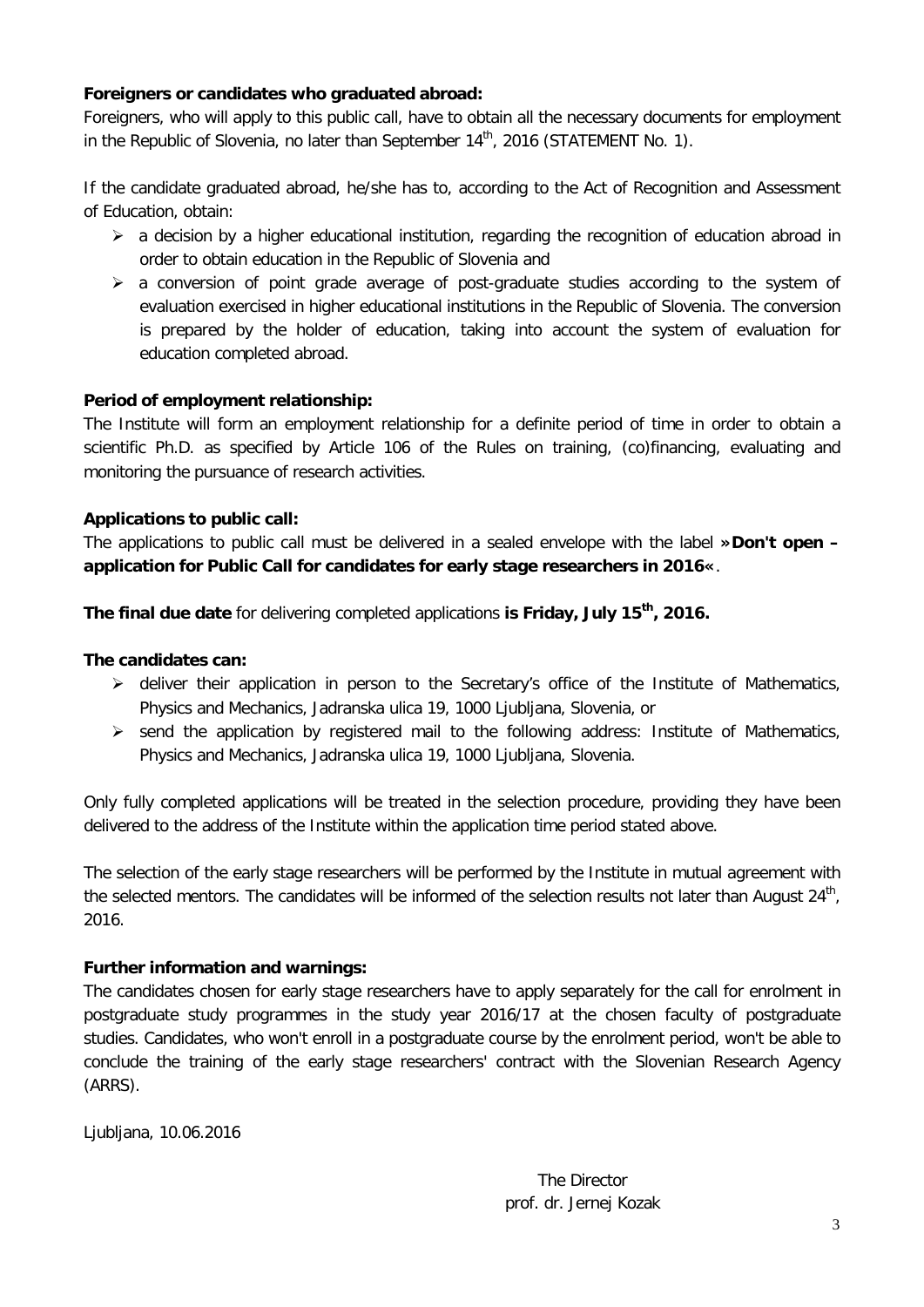# **Documentation for Call for Applications:**

- $\triangleright$  Entire text of public call
- Application form No. MR-2016
- $\triangleright$  Statement No. 1
- $\triangleright$  Statement No. 2
- $\triangleright$  Statement No. 3
- Confirmation and assessment sheet (not to be enclosed in application).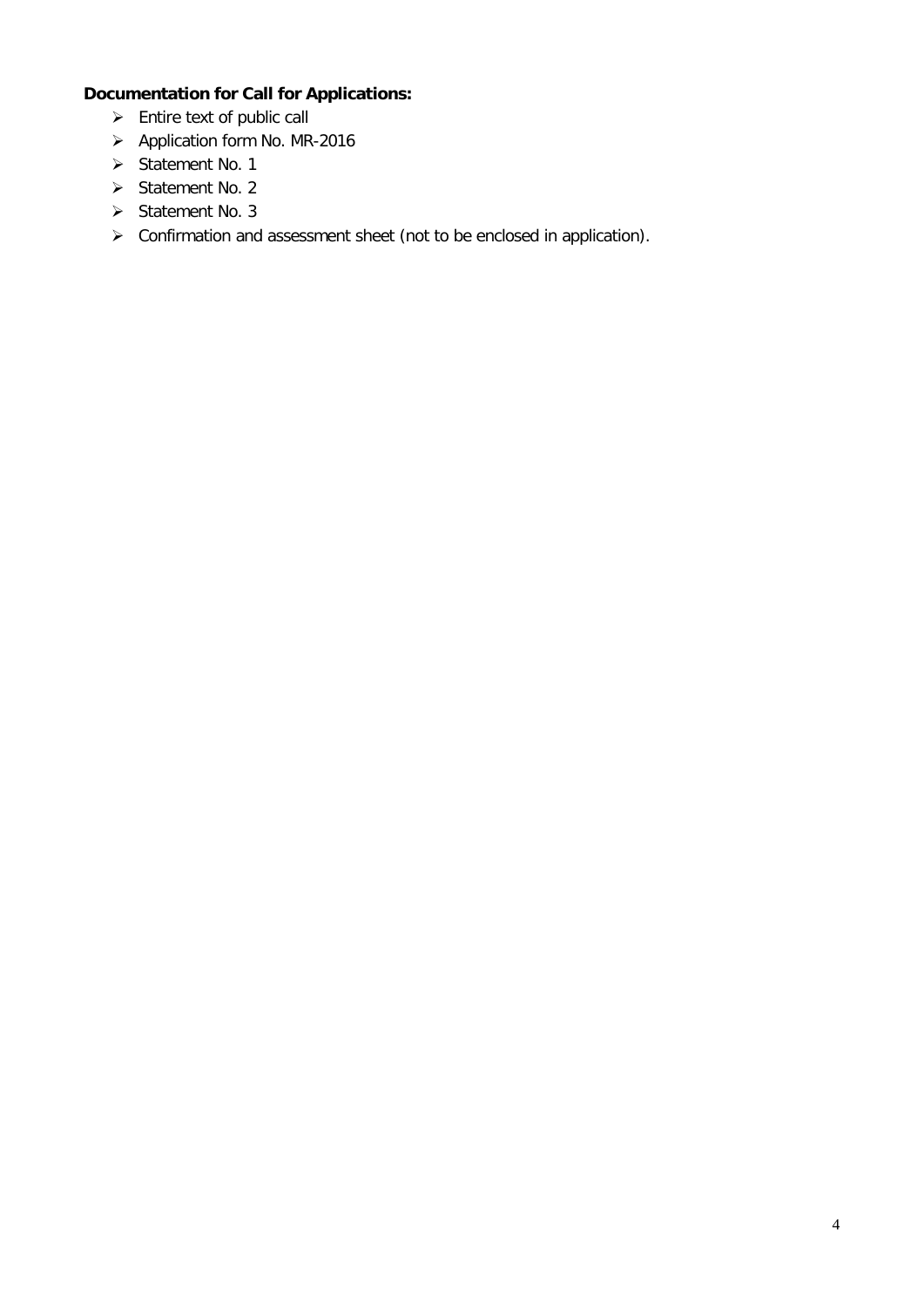# **INSTITUTE OF MATHEMATICS, PHYSICS AND MECHANICS**

Jadranska 19, 1000 Ljubljana

MR-2016

# **APPLICATION FORM**

| 1. CANDIDATE                    |  |
|---------------------------------|--|
| Name:                           |  |
| Surname:                        |  |
| Date of birth:                  |  |
| Citizenship:                    |  |
| Permanent residence:            |  |
| Temporary residence:            |  |
| Correspondence number:          |  |
| Mobile phone number:            |  |
| E-mail address (write legibly): |  |

| <b>2. EDUCATION</b>                                                                         |                                                                                                       |  |  |  |
|---------------------------------------------------------------------------------------------|-------------------------------------------------------------------------------------------------------|--|--|--|
|                                                                                             | 2a - Filled in by candidates who completed (will complete) their education according to the study     |  |  |  |
| programme, adopted in the Republic of Slovenia before June 11th, 2004 - OLD STUDY PROGRAMME |                                                                                                       |  |  |  |
| University:                                                                                 |                                                                                                       |  |  |  |
| Faculty:                                                                                    |                                                                                                       |  |  |  |
| Professional title - profession:                                                            |                                                                                                       |  |  |  |
| (obtained (or will obtain), for example BSc.)                                               |                                                                                                       |  |  |  |
| Date of graduation:                                                                         |                                                                                                       |  |  |  |
| (filled in by candidates who already graduated)                                             |                                                                                                       |  |  |  |
|                                                                                             | 2b - Filled in by candidates who completed (will complete) their master course according to the study |  |  |  |
|                                                                                             | programme, adopted in the Republic of Slovenia after June 11th, 2004 - NEW (BOLOGNA) STUDY            |  |  |  |
| <b>PROGRAMME</b>                                                                            |                                                                                                       |  |  |  |
| University:                                                                                 |                                                                                                       |  |  |  |
| Faculty:                                                                                    |                                                                                                       |  |  |  |
| Professional title - profession:                                                            |                                                                                                       |  |  |  |
| (obtained (or will obtain), for example MSc.)                                               |                                                                                                       |  |  |  |
| Date of graduation:                                                                         |                                                                                                       |  |  |  |
| (filled in by candidates who already graduated)                                             |                                                                                                       |  |  |  |
|                                                                                             | 2c - Filled in by candidates who completed (will complete) their master course according to study     |  |  |  |
| programme, adopted in the Republic of Slovenia before June 15, 2004                         |                                                                                                       |  |  |  |
| University:                                                                                 |                                                                                                       |  |  |  |
| Faculty:                                                                                    |                                                                                                       |  |  |  |
| Date of completion of master course:                                                        |                                                                                                       |  |  |  |
| (filled in by candidates who already obtained the                                           |                                                                                                       |  |  |  |
| title MSc)                                                                                  |                                                                                                       |  |  |  |

| 3. POSTGRADUATE STUDIES                                               |  |  |  |
|-----------------------------------------------------------------------|--|--|--|
| 3a – Filled in by candidates already enrolled in postgraduate studies |  |  |  |
| University:                                                           |  |  |  |
| Faculty:                                                              |  |  |  |
| First enrolled in the first year of study year                        |  |  |  |
| In study year 2015/16 I intend to enroll ___ year of                  |  |  |  |
| study                                                                 |  |  |  |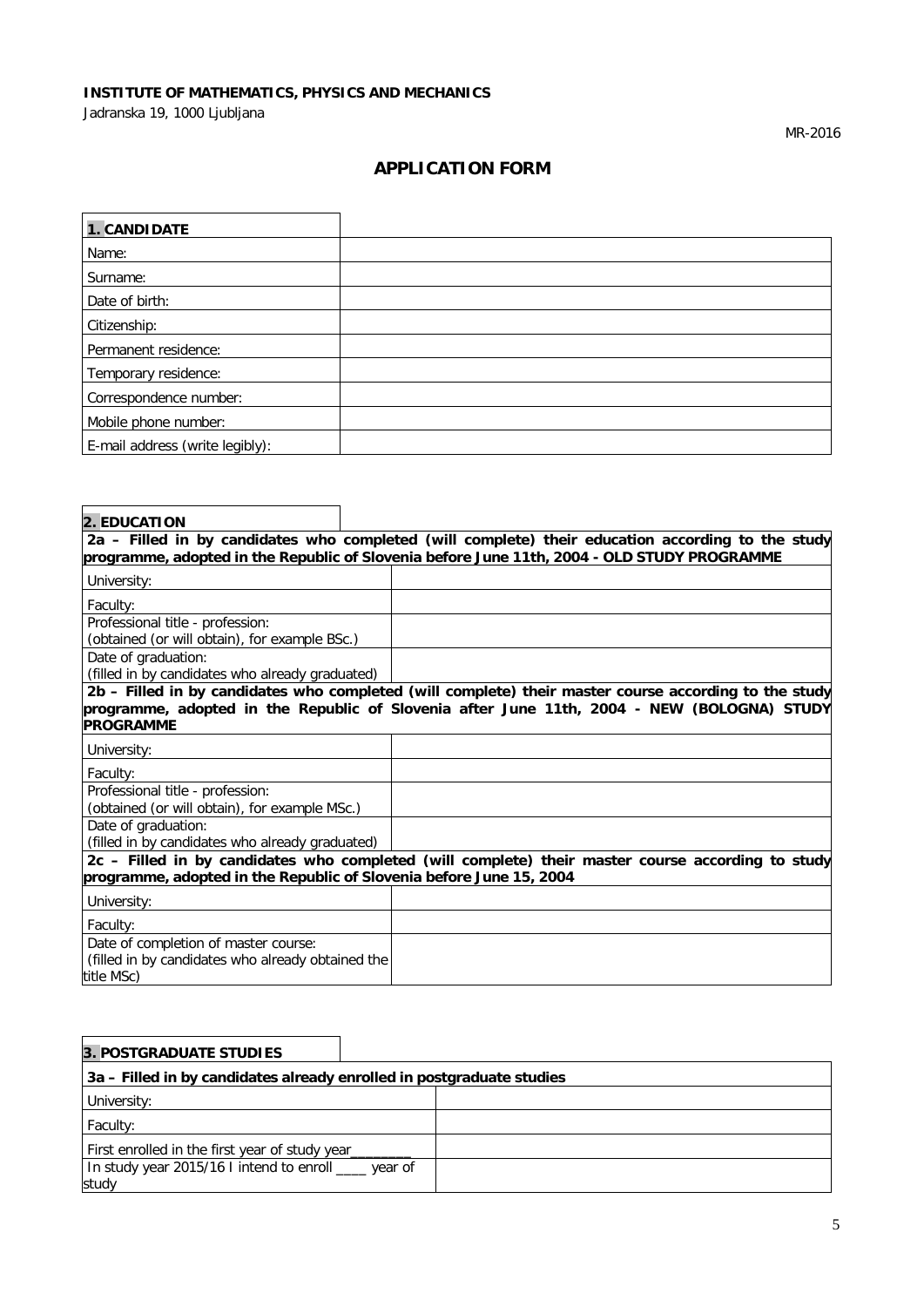| the first time                                           | $ 3b -$ Filled in by candidates who intend to enroll in the study year 2016/17 in postgraduate studies for |
|----------------------------------------------------------|------------------------------------------------------------------------------------------------------------|
| University:                                              |                                                                                                            |
| Faculty:                                                 |                                                                                                            |
| In study year 2015/16 I intend to enroll in ____ year of |                                                                                                            |
| study                                                    |                                                                                                            |

| MENTOR AND FIELD OF RESEARCH |                   |
|------------------------------|-------------------|
| Name and surname of mentor   | Field of research |
|                              |                   |

Place and date: \_\_\_\_\_\_\_\_\_\_\_\_\_\_\_\_\_\_\_

Candidate's signature: \_\_\_\_\_\_\_\_\_\_\_\_\_\_\_\_\_\_\_\_

### **To be filled by the Institute of Mathematics, Physics and Mechanics**

Date of application received: \_\_\_\_\_\_\_\_\_\_\_\_\_\_\_\_\_\_\_\_\_\_\_\_

Applied in due time: YES NO

Application is complete: YES NO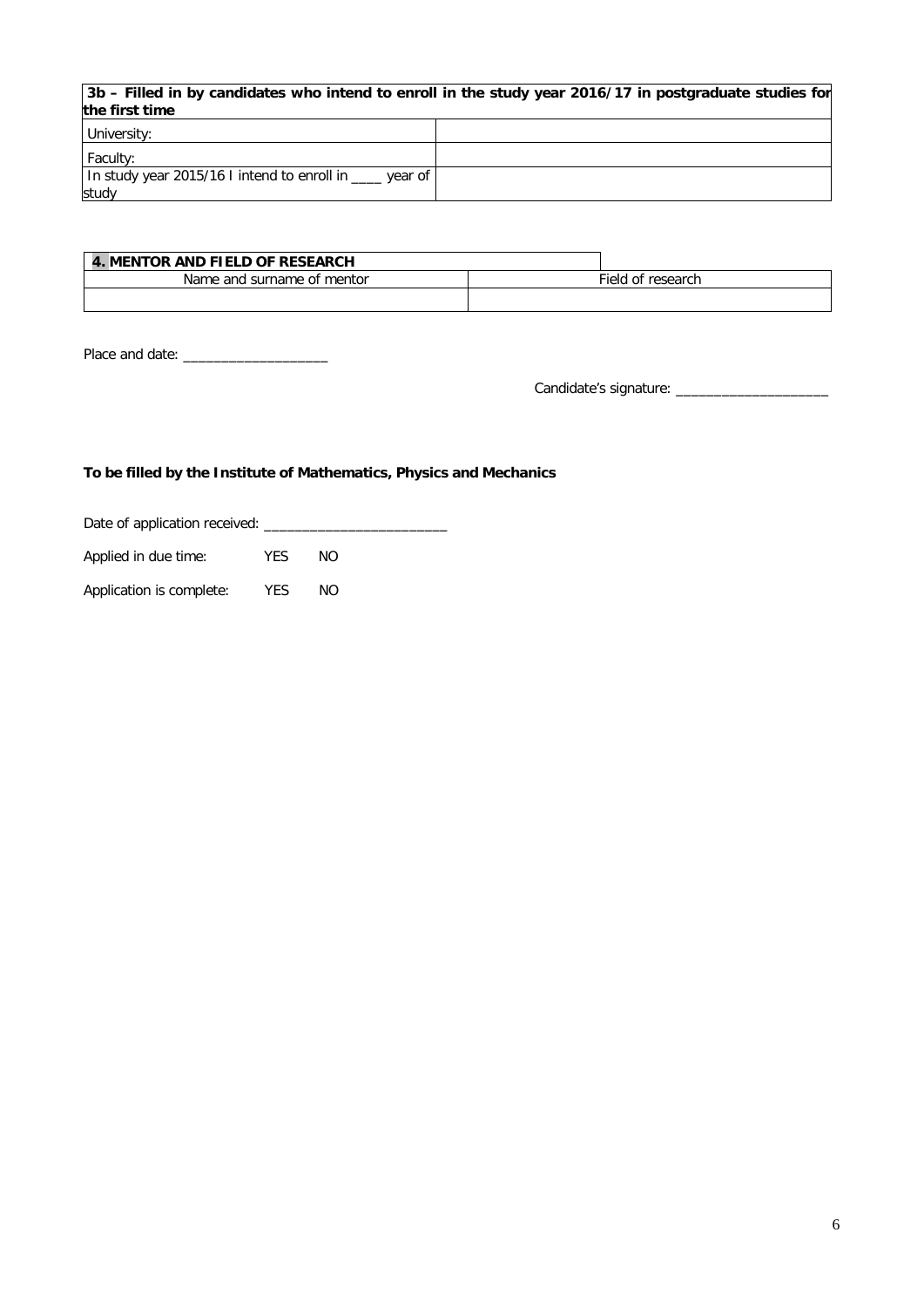STATEMENT No. 1

## **STATEMENT No. 1**

(Only for candidates who have not graduated from their bachelor's or master's studies as of the day of application to the Public Call or don't have a decision regarding the recognition of education for educational purposes in the Republic of Slovenia)

As a candidate for the position of an early stage researcher, the undersigned \_ hereby declares that he/she will graduate from his/her bachelor's or master's studies or present the decision regarding the recognition and assessment of education for educational purposes in the Republic of Slovenia, together with the conversion of the average grade point of post-graduate studies.

\_\_\_\_\_\_\_\_\_\_\_\_\_\_\_\_\_\_\_\_ \_\_\_\_\_\_\_\_\_\_\_\_\_\_\_\_\_\_\_\_\_\_\_\_\_\_\_\_\_\_\_\_\_\_\_\_\_\_\_\_

I will submit supporting documents **no later than September 14th, 2016.**

(Place and date) (Signature of candidate for early stage researcher)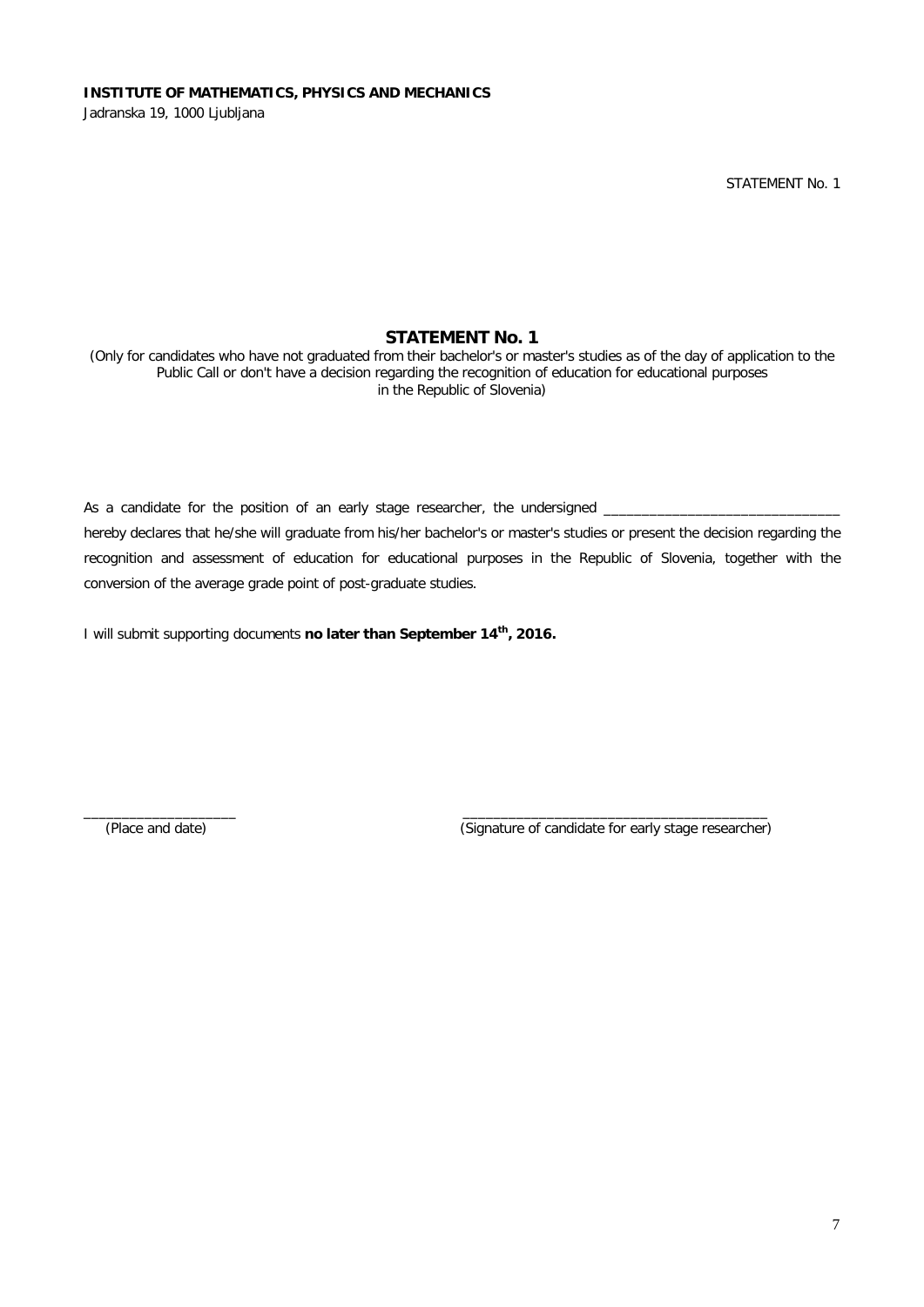## **STATEMENT No. 2**

As a candidate for the position, the undersigned \_\_\_\_\_\_\_\_\_\_\_\_\_\_\_\_\_\_\_\_\_\_\_\_\_\_\_\_\_\_\_\_\_\_\_\_\_\_\_\_\_\_\_ hereby declares that his/her personal data provided in the application for the 2016 Public Call for early stage candidates, announced by the Institute of Mathematics, Physics and Mechanics may be used for the records and registers as stipulated by the Rules on training, (co)financing, evaluating and monitoring the pursuance of research activities.

\_\_\_\_\_\_\_\_\_\_\_\_\_\_\_\_\_\_\_\_ \_\_\_\_\_\_\_\_\_\_\_\_\_\_\_\_\_\_\_\_\_\_\_\_\_\_\_\_\_\_\_\_\_\_\_\_\_\_\_\_ (Place and date) (Signature of candidate for early stage researcher)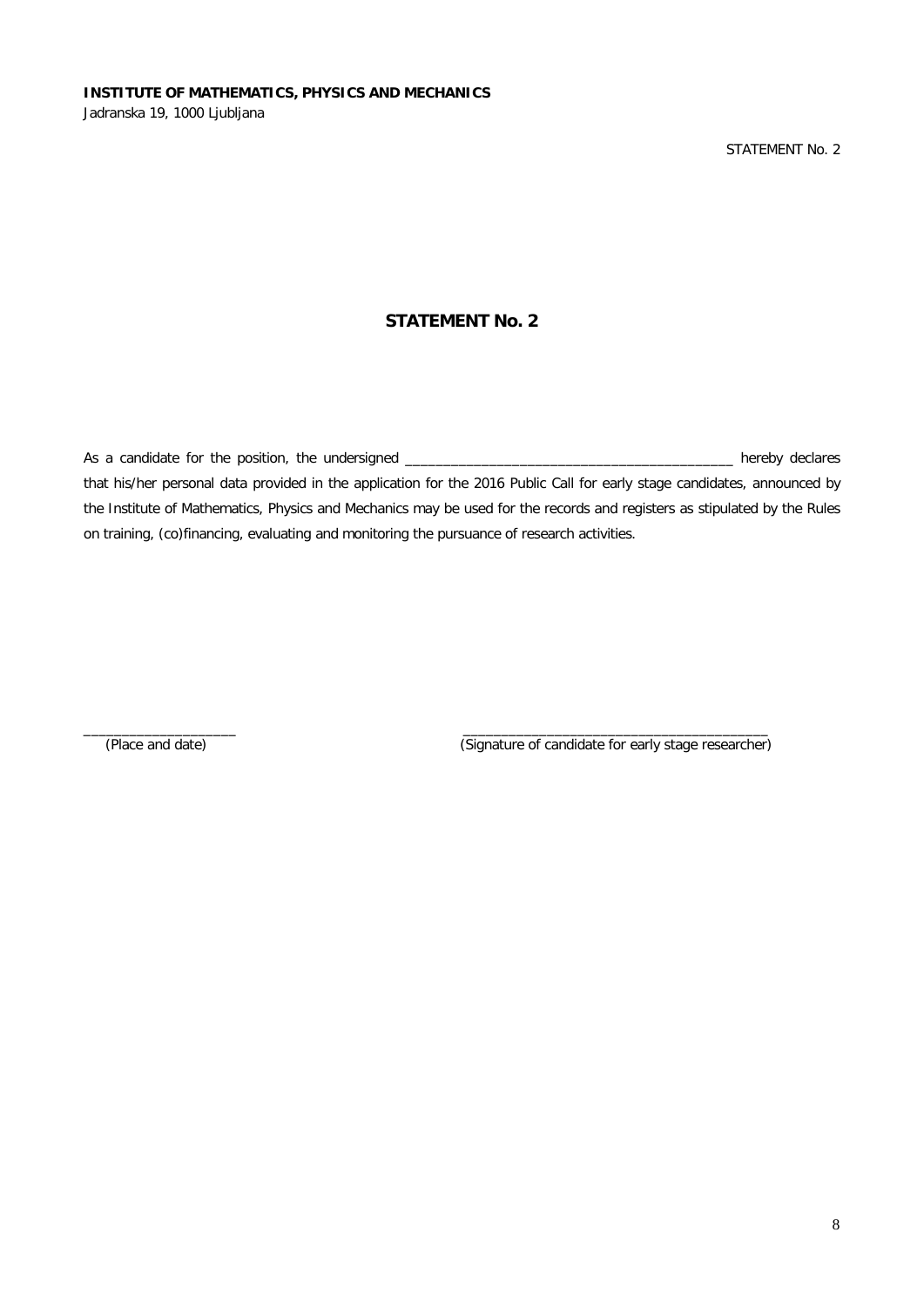STATEMENT No. 3

# **STATEMENT No. 3**

As a candidate for the position of an early stage researcher, the undersigned \_

hereby declares not to have been financed in an early stage research programme thus far.

 $\_$  ,  $\_$  ,  $\_$  ,  $\_$  ,  $\_$  ,  $\_$  ,  $\_$  ,  $\_$  ,  $\_$  ,  $\_$  ,  $\_$  ,  $\_$  ,  $\_$  ,  $\_$  ,  $\_$  ,  $\_$  ,  $\_$  ,  $\_$  ,  $\_$  ,  $\_$  ,  $\_$  ,  $\_$  ,  $\_$  ,  $\_$  ,  $\_$  ,  $\_$  ,  $\_$  ,  $\_$  ,  $\_$  ,  $\_$  ,  $\_$  ,  $\_$  ,  $\_$  ,  $\_$  ,  $\_$  ,  $\_$  ,  $\_$  ,

(Place and date) (Signature of candidate for early stage researcher)